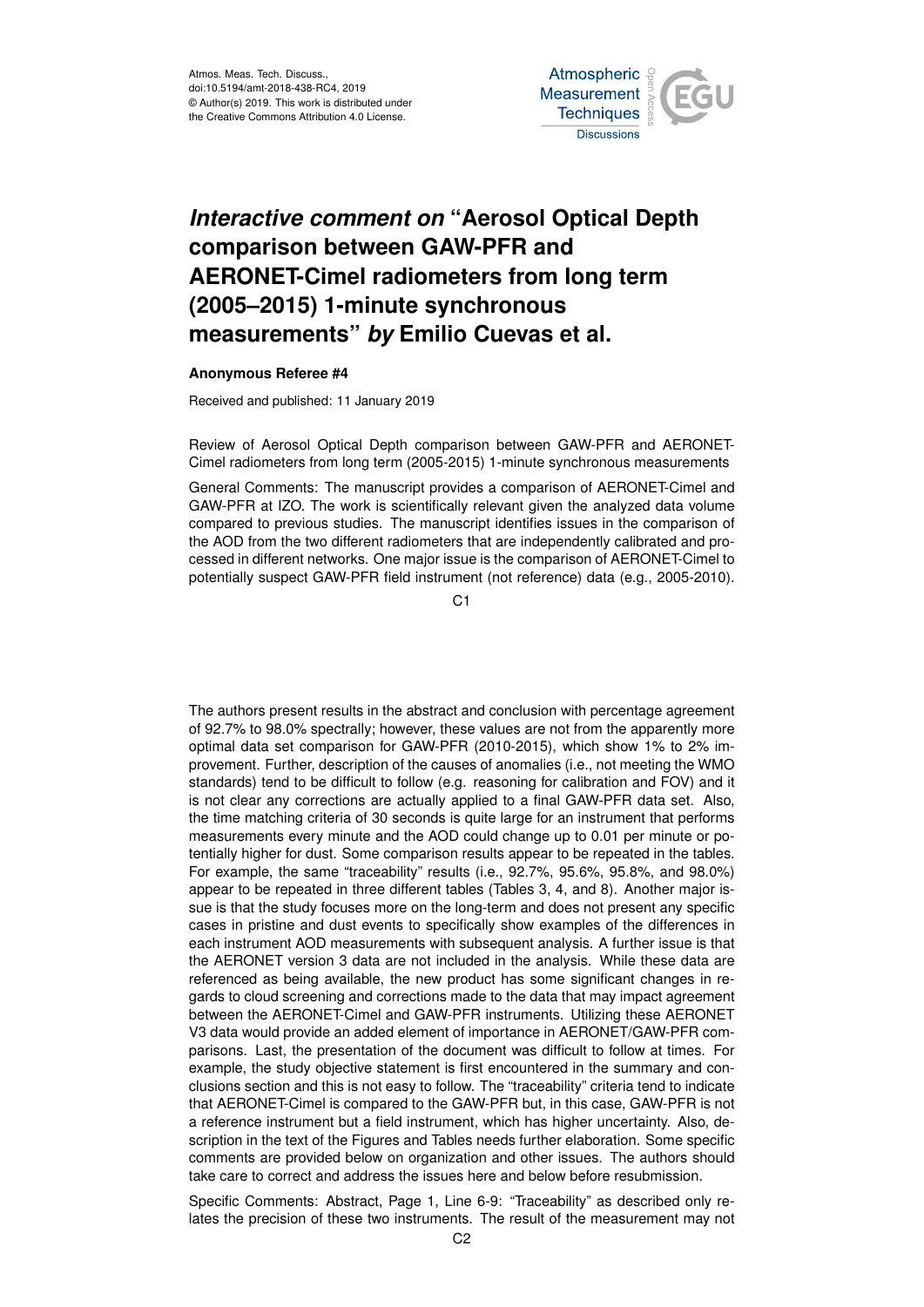be accurate and but both measurements may be precise. What do you mean by "WMO standard?" In the abstract, the authors need to state that GAW-PFR is considered a ground-based WMO standard for AOD measurements and the field GAW-PFR and AERONET Cimel tend to have strong agreement. The use of "traceable" is an ambiguous term in defining more specifically the "agreement" between the two instruments. For example, the field PFR has a "traceable" calibration to the PFR triad. Please consider changing instances of "traceable" and "traceability" through the document. Page 2, Lines 28-29: How did you determine these totals? The AERONET web site provides partitioning of sites by equivalent data year and not the actual years (which can be greater). >10 years (data equivalent) is 84 sites (https://aeronet.gsfc.nasa.gov: last accessed 1/8/2019) >5 years (data equivalent) is 242 sites (https://aeronet.gsfc.nasa.gov last accessed 1/8/2019).

Page 3: Line 9: Please define "Triad" for PFR; perhaps the mean of three master PFR instruments?

Page 3, Line 13: What is a portable transfer standard radiometer? Is it a "reference" PFR?

Page 3, Lines 26-29: Additional reference is needed (e.g., Holben 1998, Eck 1999, Toledano 2018)

Page 4, Line 6: Change "thanks" to "has to be"

Page 4, Line 18: Need to spell-out "IZO" since it starts the sentence.

Page 5, Lines 10-11: Briefly discuss the differences between the two Cimels that affect the optical characteristics (i.e., why is this important?).

Page 5: Line 32: What type of filters?

Page 5: Line 33: Need citation and further explanation.

Page 6, Line 1: Place period after "position"

C3

Page 6, Lines 26-27: How is the time matching performed between the AERONET-Cimel and the PFR? Is the closest PFR value used or an average of the two PFR values?

Page 7, Table 1: What is a GAW-PFR "field instrument?" What other can there be if it is the "world standard?" Also, AERONET-Cimel temperature control is different between AERONET Version 2 and Version 3.

Page 7, Lines 9-10: The results of the present study should be using AERONET Version 3, which has been available since early 2018 as discussed in Giles et al 2018.

Page 8, Line 1-4: Most instruments should be collecting data every 3 minutes. Why was the Cimel instrument at IZO collecting every 15 minutes? Why is 30 second difference used for time matching (the farthest away the PFR can be from the Cimel measurement? Should not the PFR be within say 10 seconds of the Cimel measurement to be matched?

Page 8, Line 19: AERONET data provides wavelength pairs and also computation of 440-870nm using all of the wavelengths in the range.

Page 9, Lines 1-31: The paragraphs are fragmented and they should be reorganization. Please revise and condense.

Page 9, Lines 10-12: As a result, it seems the PFR data from 2005-2010 should not be used in the study?

Page 10, Figure 1 Caption, Line 3: Please discuss here and in the text providing at least one specific case to analyze what is causing the large outliers.

Page 10, Table 3: The "Original GAW-PFR channel (%)" column is not correct if since you are expecting the AERONET values at different wavelengths to meet the AOD at PFR wavelengths. This column should be removed unless you interpolate AERONET AOD to PFR wavelengths.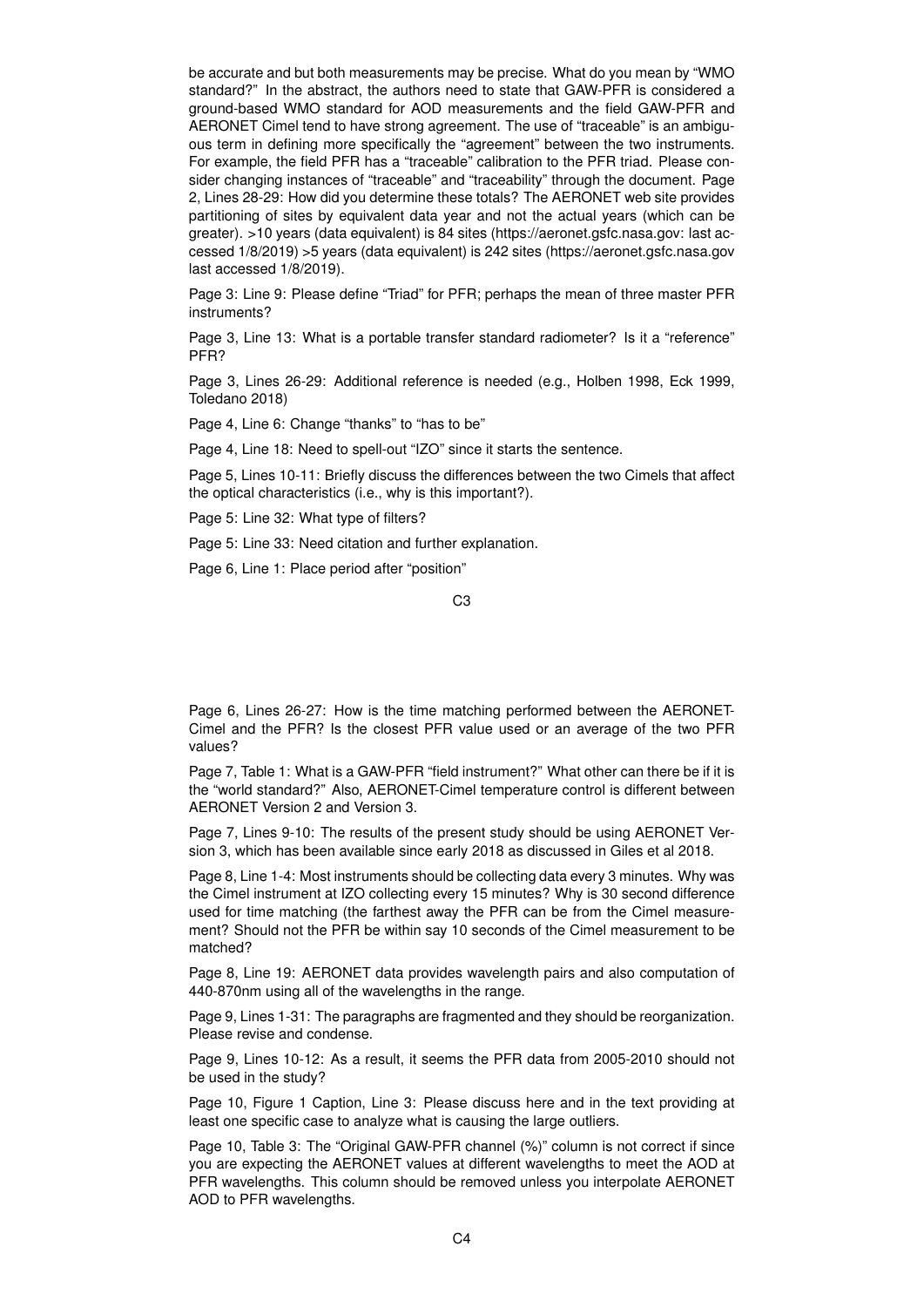Page 11, Table 4: What are the number of measurements for each cell used to compute the "traceability?"

Page 11, Line 15: Data-pairs should be 468 for AOD500nm as stated in Kazadzis et al (2014) plots.

Page 11, Line 16: Which instrument had poor calibration in the 500nm channel during the 9-day analysis period? Were both instruments field PFR and field Cimel instrument and not reference instruments or triad? It is important to draw this distinction in relation to the present study.

Page 11, Line 21: Change "among" to "between"

Page 12, Lines 3-5: It should be made clear that "non-traceability" is referring to PFR instrument and not the AERONET Cimel reference.

Page 12, Lines 9-13: More analysis and interpretation of Table 5 is needed with respect to the statistics presented in Table 5.

Page 12, Line 20: Better to use "reference" instead of "Master" throughout manuscript.

Page 13, Lines 8-33: The paragraphs are fragmented and they should be reorganized. Please revise and condense paragraphs.

Page 13, Lines 8-11: AERONET reference instrument should obtain Langley calibration coefficients every 3 to 8 months. (e.g., Giles et al., 2019). Please check with AERONET calibration center on the calibration interval.

Page 13, Lines 24-27; Page 14, Figure 2 Caption: Is the PFR AOD500nm used for the limitation "AOD-500nm <= 0.03" shown in Figure 2? The outliers in Figure 2 appear to be independent of air mass. Are these due to the PFR or Cimel?

Page 13, Lines 30-31: Uncertainty of field PFR (0.01) and uncertainty of reference AERONET-Cimel (0.005) at 380nm are maximum at low optical air mass and therefore the agreement between the two instruments will be inherently lower.

Page 14, Figure 2: Please change in the y-axis ticks to show zero. What is the optical air mass limitation for PFR measurements? The AERONET Version 3 processing is available up to optical air mass of up to 7 and AERONET Version 2 is up to 5.

Page 14, Table 6: What are the number of matched measurements in each optical air mass interval?

Page 15: Line 12: Also, include reference to Eck et al. 1999.

Page 15: Lines 29-32: AERONET-Cimel reference Langley is performed more frequently than once a year?

Page 16, Figure 3: It is difficult to quantify the relative significant difference between the Cimel and PFR in the logarithmic scale? Can you show a plot of the relative difference between the two instruments? Some significant variability in the differences exist and it could be due to differences in cloud screening, for example.

Page 16, Lines 3-12; Page 17 Lines 20-22: Authors should also utilize AERONET Version 3 with improved cloud screening techniques (Giles et al., 2019). It is not clear why the authors do not investigate AERONET Version 3 for this study since these data are available.

Page 17, Lines 10-22: The "traceability" here is difficult to interpret since the instruments do not use the same cloud screening which is evidenced by the lower "T(%)" numbers in the Table 7. More importantly, perhaps, are the percentage numbers in the column with FCS ranges in Table 7; however, although the solar radiation data may indicate a cloud, the sun photometers have the ability to find gaps in the clouds to perform measurements.

Page 17, Lines 29-35: A discussion of the COT effect on apparent optical depth due to different instrument FOV should be discussed (Kinne et al., 1997).

Page 18: Table 7: Define "FCS" in the caption. What are the number of measurements in each interval?

 $C<sub>5</sub>$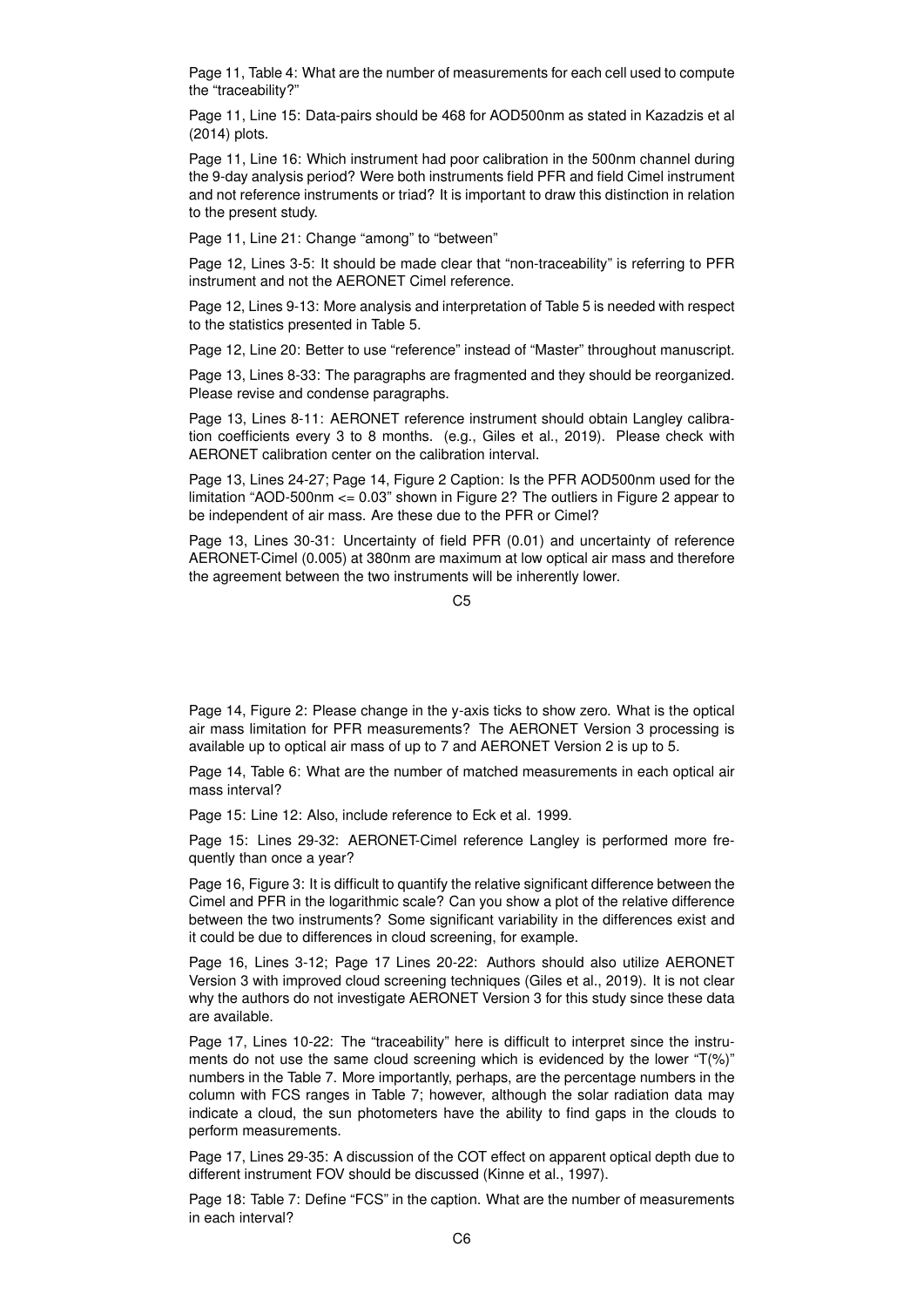Page 19, Lines 22-25: Is this the PFR instrument with erroneous pressure reading in late 2014 at shown in Figure 4? Are the values in Table 4 computed without the malfunctioned barometer?

Page 20, Figure 4: What do you mean by 1-minute pressure data for AERONET-Cimel? Did Cimel have a pressure sensor in 2005? Please clarify.

Page 21, Lines 7-8: However, OMI O3 data are problematic due to sampling issues (McPeters et al, 2015).

Page 21, Lines 14-17: Are the discrepancies when using the OMI O3 for PFR?

Page 22, Figure 5: Need to state GAW-PFR uses OMI O3 and AERONET-Cimel uses climatological monthly average of TOMS O3.

Page 23, Figure 6: What is NO2 "annual course" in caption?

Page 24, Table 8: What do these data represent? What is the date period? Please provide the total number of match measurements for each wavelength.

Page 24, Lines 8-11: Where is it shown that 25% of the data outside U95 are from P, O3, and NO2?

Page 24, Lines 11-13: What corrections were applied and to which instrument?

Page 24, Lines 19-21: The AOD 870nm is only affected by Rayleigh component and therefore has the highest agreement as well as the lowest midday uncertainty of the four wavelengths analyzed.

Page 25, Figure 7: Are these data now all PFR (or AERONET-Cimel) corrected values to remove anomlies due to Rayleigh (due to pressure sensor issues) and trace gas corrections? I notice now that 2010-2015 is only presented. What are the total number of measurements in these plots? The limit of AOD>0.1 seems arbitrary as a threshold to use a fit of the non-traceable values. Note that many points appear to be very close to the "traceability" boundary limit. Also, black "traceable" points have larger difference

C<sub>7</sub>

than red "untraceable" points with a smaller difference (somewhat counterintuitive). The reason (e.g., air mass dependence impact on the traceability criterion) for this affect should be stated in the caption for clarity.

Page 25, Table 9: Provide the number of measurements for each wavelength and AOD range.

Page 26, Line 12-13: Do you vary the surface albedo spectrally?

Page 26, Lines 20-24: AERONET-Cimel and PFR are simulated? Please state.

Page 27, Figure 8: What are the outliers between 1% and 2% PFR Circumsolar/Direct radiation in (a) and (b)? I cannot see the blue dots very well on panels (c) and (d); perhaps you can include on another plot? Please state that these results are simulated from the radiometers.

Page 28, Lines 17-22: Include the analyzed wavelength range for AE in the text, Figure 9, and Figure 9 caption.

Page 29, Table 10: Provide additional context on how these values were determined in the text.

Page 29, Lines 21-25: Please provide more background on how these values were determined. For example, it is not clear why AE is provided differently to AE PFR and AE Cimel in the number list.

Page 30, Figure 9: Please correct formatting problem with x-axis label of panel (a). Legend state "500-data intervals and standard deviations"; what does this mean? How do the plots change with "relative" difference since all differences are taken as absolute value in this plot? Does the relative difference show any trend in AE for Cimel lower than PFR or vice versa?

Page 31, Lines 3-4: This comment needs to be substantiated.

Page 31, Line 26: "traceability" is a confusing term and should be changed to agree-